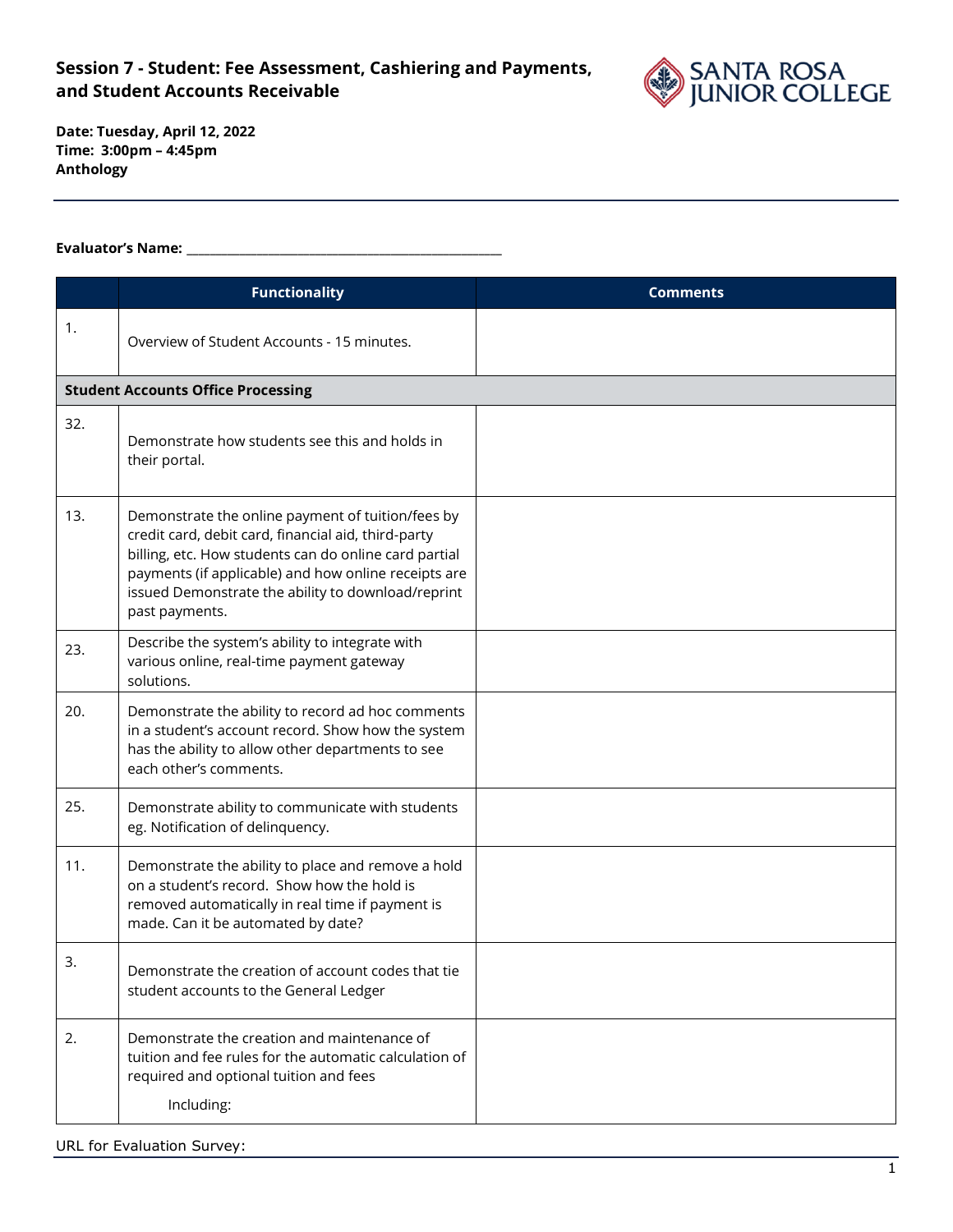

|     | <b>Functionality</b>                                                                                                                                                                                                                                                                                                                                                                                     | <b>Comments</b> |
|-----|----------------------------------------------------------------------------------------------------------------------------------------------------------------------------------------------------------------------------------------------------------------------------------------------------------------------------------------------------------------------------------------------------------|-----------------|
|     | Fees per unit                                                                                                                                                                                                                                                                                                                                                                                            |                 |
|     | Fees per unit capped by semester                                                                                                                                                                                                                                                                                                                                                                         |                 |
|     | Fees per unit capped by year                                                                                                                                                                                                                                                                                                                                                                             |                 |
|     | No Fees by location or student type                                                                                                                                                                                                                                                                                                                                                                      |                 |
|     | Application fee for international students                                                                                                                                                                                                                                                                                                                                                               |                 |
| 6.  | Demonstrate the application of miscellaneous<br>charges, e.g., fines, transcript fee.                                                                                                                                                                                                                                                                                                                    |                 |
|     | Ability for this to be recurring eg. Daily, weekly,<br>monthly                                                                                                                                                                                                                                                                                                                                           |                 |
|     | For international students this would include rent,<br>insurance, application fees etc                                                                                                                                                                                                                                                                                                                   |                 |
|     | Also, demonstrate the ability to allow certain fees to<br>only be assigned or used once per semester or<br>year, but allow for a back office override. Eg.<br>Parking permits.                                                                                                                                                                                                                           |                 |
| 4.  | Demonstrate the use of rules for the following:<br>Employees who qualify for tuition/fee<br>a.<br>reduction or exemption -- e.g. tuition<br>remission - integration with Escape<br>Students who qualify for tuition/fee<br>b.<br>reduction or exemption -- e.g. BOG<br>waiver, non-credit, zero credit, fee<br>waivers, AB540, IP courses for<br>professional academies - integration<br>with Powerfaids |                 |
| 7.  | Demonstrate the real-time calculation of tuition and<br>fees. Additionally, demonstrate the real-time<br>application of financial aid for appropriate charges,<br>including applying aid, Promise waiver, etc                                                                                                                                                                                            |                 |
| 9.  | Demonstrate the ability to correct credits/charges<br>that might have been processed incorrectly                                                                                                                                                                                                                                                                                                         |                 |
| 28. | Demonstrate the ability to defer the payment of<br>tuition/fees on a selective basis.                                                                                                                                                                                                                                                                                                                    |                 |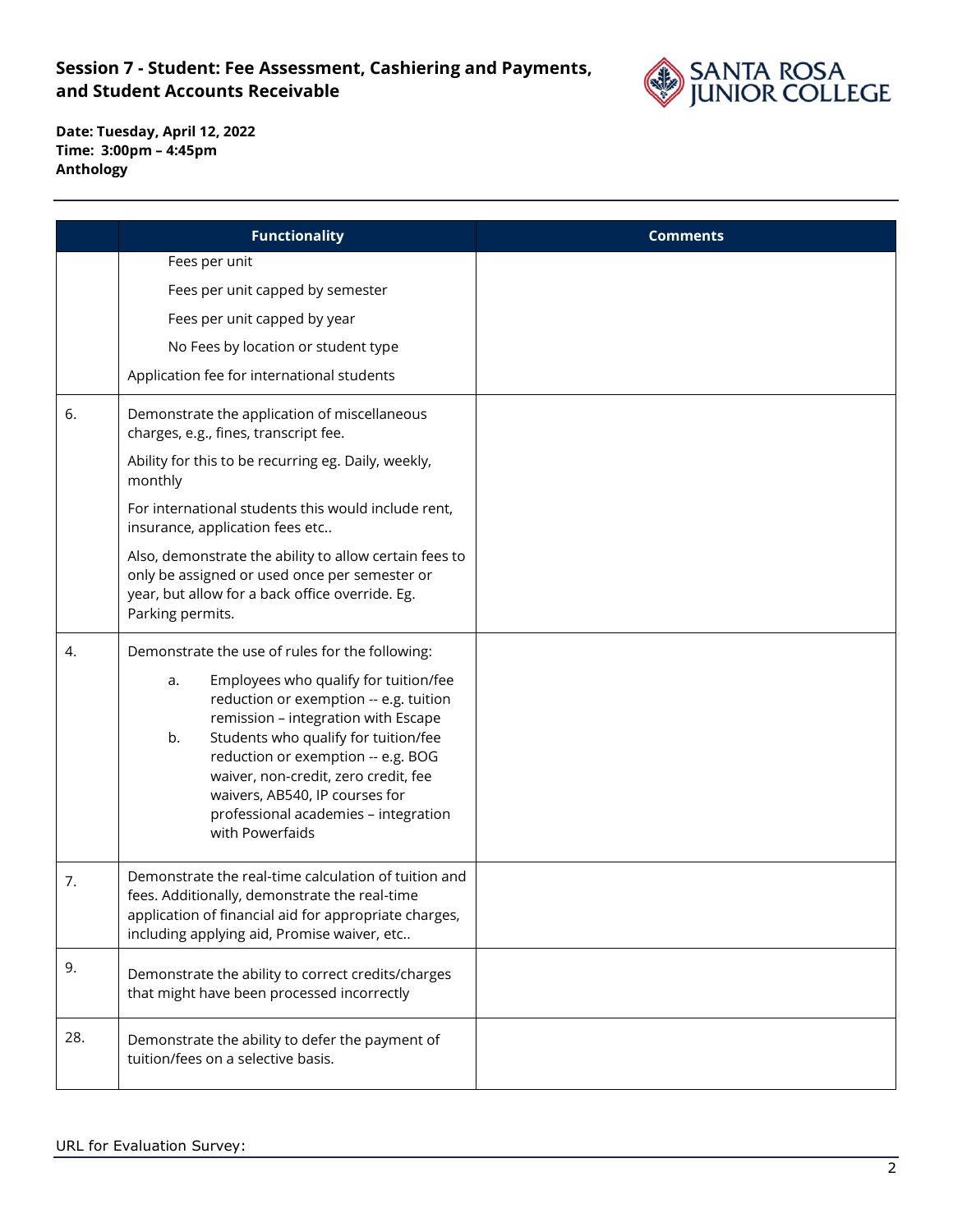

|     | <b>Functionality</b>                                                                                                                                                                                                                                     | <b>Comments</b> |
|-----|----------------------------------------------------------------------------------------------------------------------------------------------------------------------------------------------------------------------------------------------------------|-----------------|
| 26. | Demonstrate the ability to post mass transactions,<br>charge and credits, using upload                                                                                                                                                                   |                 |
| 19. | Demonstrate how to create student bills. Also,<br>demonstrate the ability to flag students who should<br>not be billed. How are students notified of pending<br>fees                                                                                     |                 |
| 31. | Demonstrate the ability to charge interest on<br>unpaid balances.                                                                                                                                                                                        |                 |
| 14. | Demonstrate a variety of cashiering functions, e.g.,<br>ACH, credit card, cash, split payment BOG posting,<br>VA 33, COTOP, waive & exempt.                                                                                                              |                 |
| 15. | Demonstrate the daily reconciliation of receipts<br>with respect to student accounts. Demonstrate<br>import into Excel by cashier and GL                                                                                                                 |                 |
| 5.  | Demonstrate the use of automation of rules and<br>conditions for the priority of payments/charges in<br>the event of a short payment, e.g., tuition is paid<br>first, fees second, parking pass third, etc.                                              |                 |
| 18. | Demonstrate the ability to generate and process a<br>student payment plan based on various<br>parameters, adjust due dates, send payment<br>reminders to students, and the ability to lift holds<br>based on payment plan payment and creation.          |                 |
| 8.  | Demonstrate the ability to perform third-party<br>billing for tuition/fees - e.g., a student's company is<br>paying for them. Show how invoices are generated<br>based on a date range or term. How is this affected<br>when student add or drops units. |                 |
| 27. | Demonstrate the system's ability to allow the "Bill-<br>to" and a different field for the student name.<br>Example:<br>Bill-to "Department of Veteran Affairs"<br>Student: "Jennifer Doe"                                                                |                 |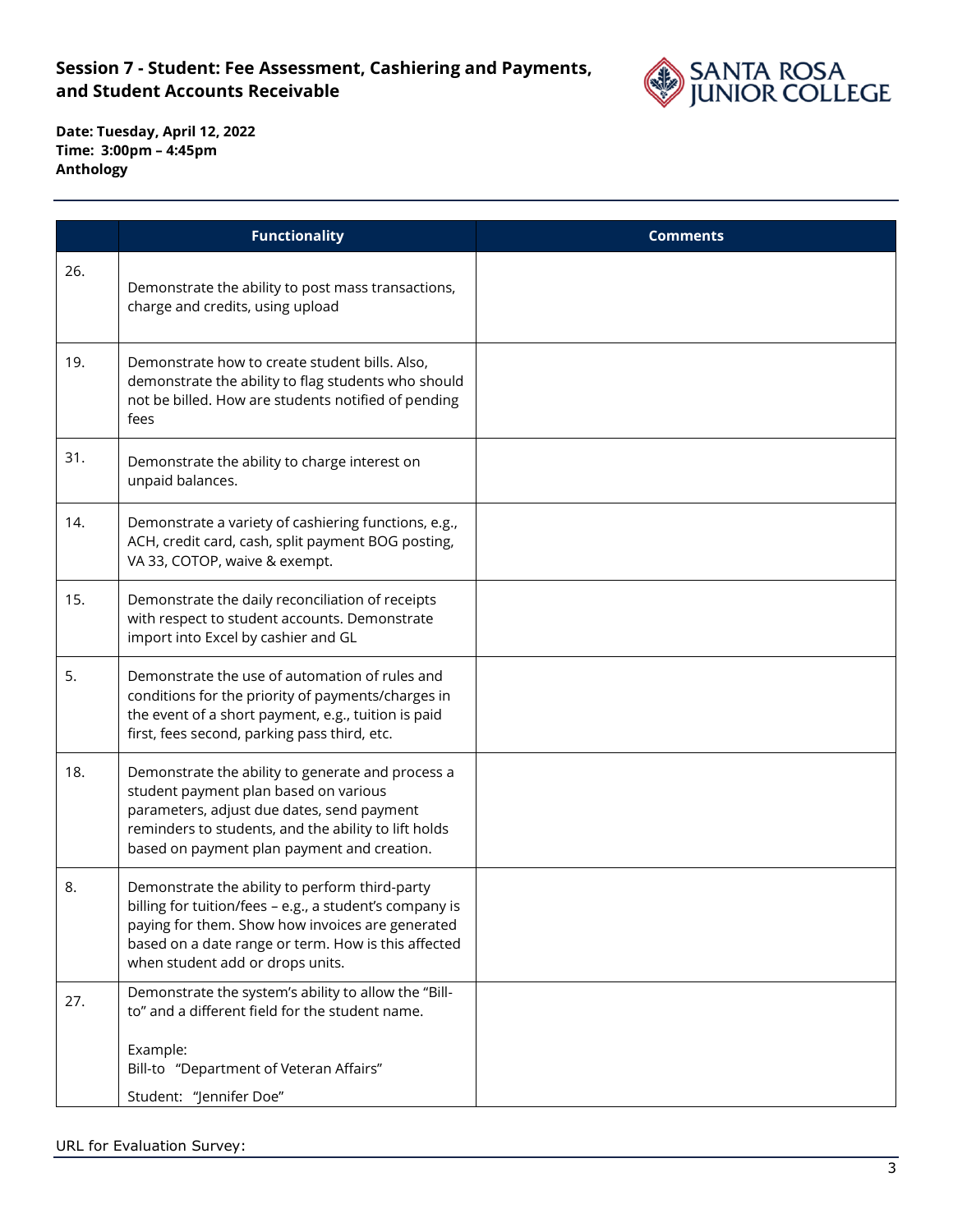

|     | <b>Functionality</b>                                                                                                                                                                                                                                                                                             | <b>Comments</b> |
|-----|------------------------------------------------------------------------------------------------------------------------------------------------------------------------------------------------------------------------------------------------------------------------------------------------------------------|-----------------|
| 34. | Demonstrate how anticipated aid is displayed on a<br>student's account -- e.g. memo'd aid, authorized<br>aid, disbursed aid. For students this should only be<br>for funds both awarded and dispersed                                                                                                            |                 |
| 17. | Demonstrate the ability to age student accounts<br>and eventually send them to collections. Charge a<br>set % on a certain population of debt. Demonstrate<br>the ability to post 75% of invoice and automatically<br>write off 25%                                                                              |                 |
| 10. | Show how refunds are calculated automatically<br>based on rules - e.g., based on percentage of days<br>attended Demonstrate the ability to not refund<br>automatically under certain circumstances where<br>the payment needs to be refunded to a third party<br>instead of the student directly.                |                 |
| 12. | Demonstrate how to process student refunds.<br>Show how the system can collect direct deposit<br>information needed for the disbursement of the<br>refund.                                                                                                                                                       |                 |
| 29. | Demonstrate a variety of refund transactions -- via<br>direct deposit, to a debit card, etc.                                                                                                                                                                                                                     |                 |
| 22. | Demonstrate the ability to generate a report that<br>lists charges for all student account transactions<br>and student payments for tuition, miscellaneous<br>fees, etc.                                                                                                                                         |                 |
| 16. | Demonstrate the ability to identify students who<br>have not paid in full. Additionally, demonstrate the<br>ability to track such students and potentially cancel<br>their enrollment                                                                                                                            |                 |
| 21. | Demonstrate the ability to generate 1098T<br>statements Ability to reprint existing and corrected,<br>interface with FA for scholarships and FA, VA, 3rd<br>party sponsored payment, demonstrate the ability<br>to electronically submit 1098T to IRS, How students<br>can view/print/download 1098T statements. |                 |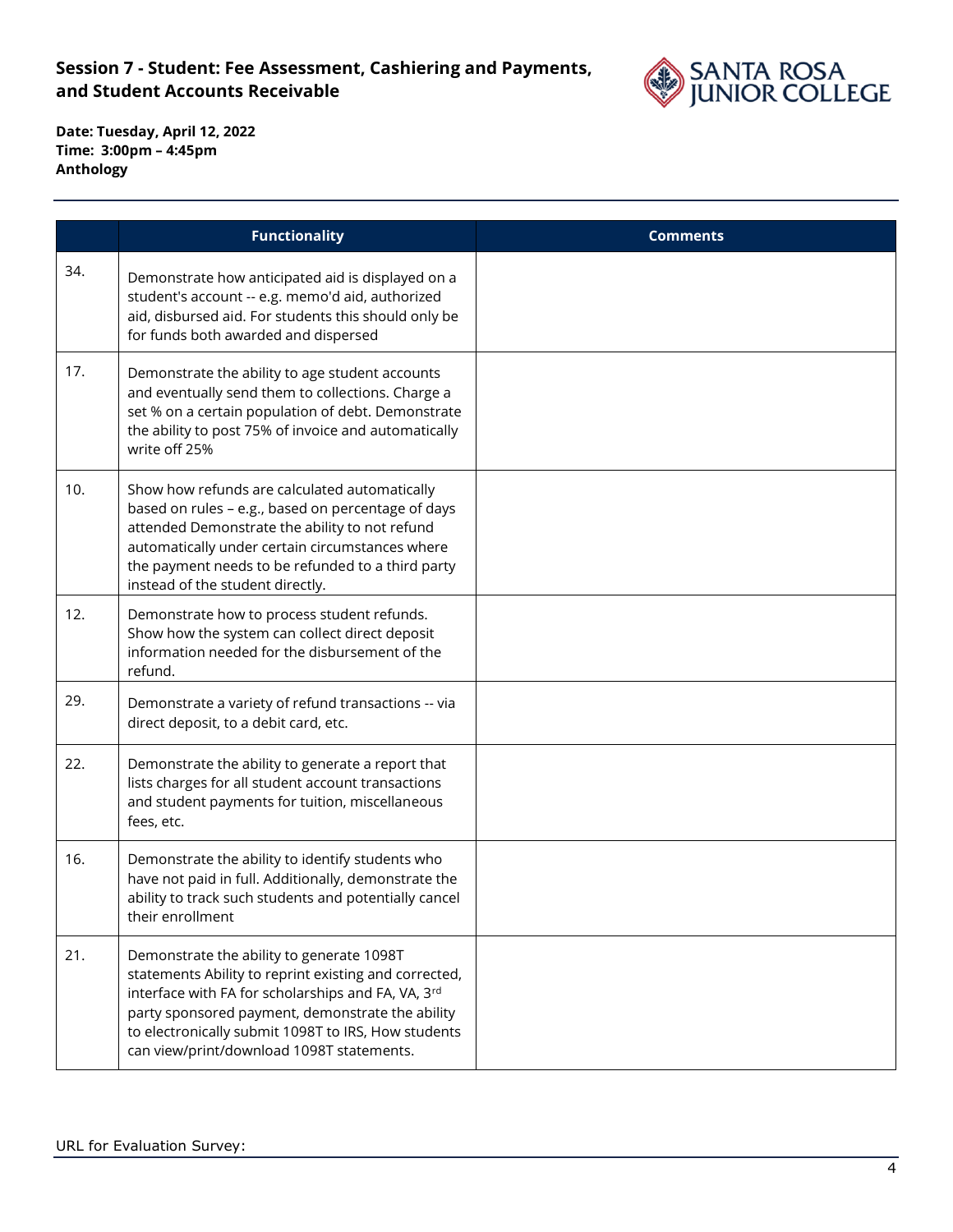

|     | <b>Functionality</b>                                                                                                                                                                                                                                        | <b>Comments</b> |
|-----|-------------------------------------------------------------------------------------------------------------------------------------------------------------------------------------------------------------------------------------------------------------|-----------------|
| 24. | Demonstrate the ability for sales of items unrelated<br>to tuition and not on account, to both students and<br>non-students. Same fee types may have differing<br>dollar amounts depending on quantity and will be<br>charged manually at time of purchase. |                 |
| 30. | Demonstrate how a "proxy" payer can be set up by<br>the student -- e.g. Aunt Betty is paying                                                                                                                                                                |                 |
| 33. | Demonstrate students adding/removing optional<br>fees online                                                                                                                                                                                                |                 |